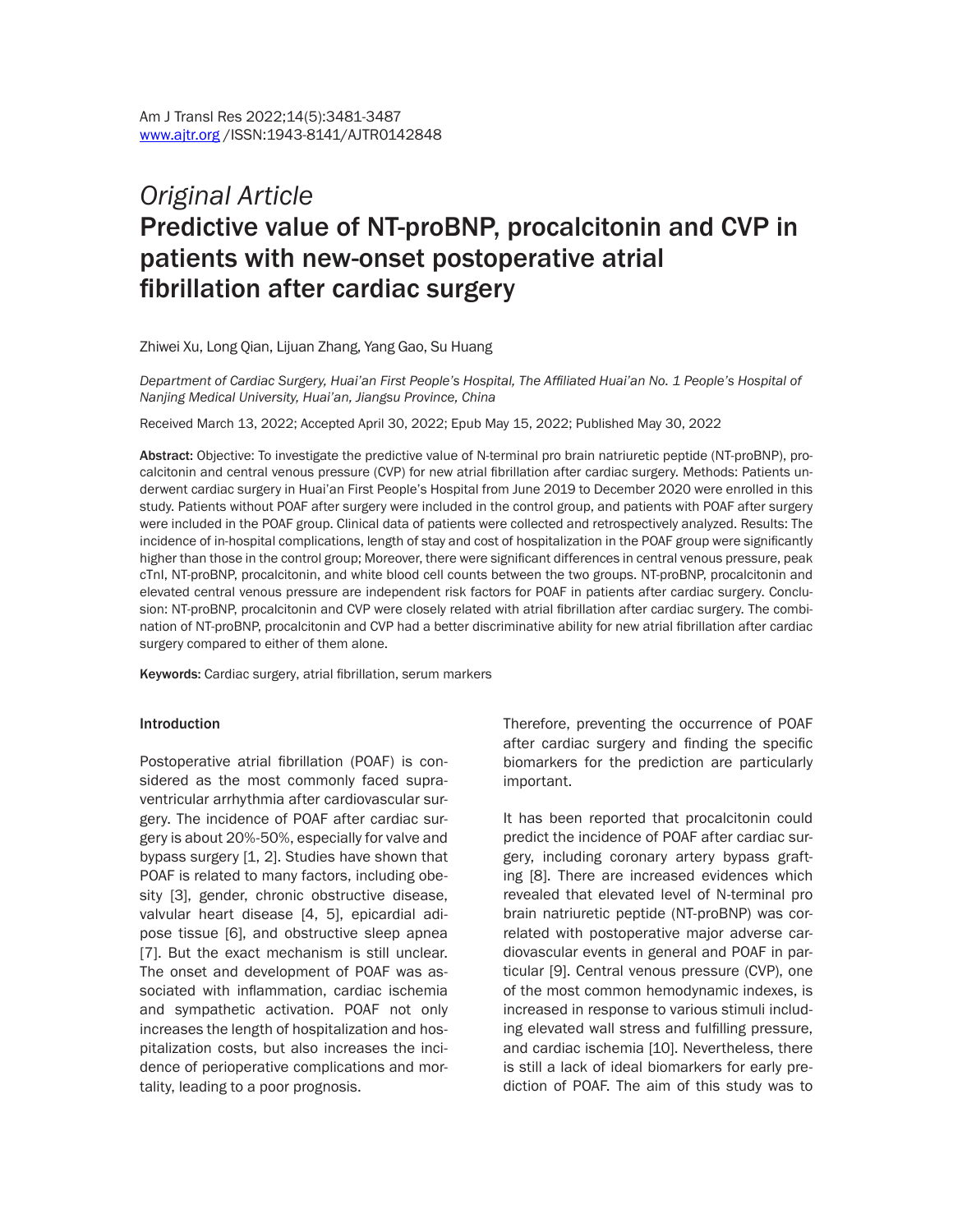explore the independent risk factors for new atrial fibrillation after cardiac surgery, and at the same time to construct a joint predictive model with multiple risk factors and to evaluate its predictive value, so as to guide prevention and early treatment of the new atrial fibrillation after cardiac surgery.

### Materials and methods

### *Research objects*

In this retrospective study, patients who underwent cardiac surgery in Huai'an First People's Hospital from June 2019 to December 2020 were consecutively included. POAF is defined as any documented atrial fibrillation episode lasting >30 seconds captured on a standard 12-lead electrocardiogram during the period from immediately after cardiac surgery to discharge. This study was approved by the ethics committee of Huai'an First People's Hospital (Approval number: 2019214) and complied with "Declaration of Helsinki" revised in 2013. The research subjects were exempted from signing informed consent for the retrospective nature.

The inclusion criteria were as follows: patients who underwent the elective first cardiac surgery; patients with confirmed sinus rhythm before surgery; patients with an age over 18 years old; and patients with completed data. The exclusion criteria were as follows: patients were with previous paroxysmal atrial fibrillation; patients were diagnosed as primary myocardiopathy or congenital heart disease; or patients with implanted cardiac devices and electrophysiologic ablation history.

### *Research groups*

According to the occurrence of POAF, patients without POAF were included in the control group, and patients with POAF were included in the POAF group. The POAF group was treated with amiodarone (Sanofi Company, France) according to the conventional regimen to treat new postoperative POAF. According to the recommendations, a loading dose of amiodarone 150 mg was given intravenously, then the maintenance amiodarone was intravenously given with 0.5-2 mg per minute. This intravenous medication was gradually switched to oral dosing. The oral amiodarone (200 mg three times daily starting 5 days and 200 mg once daily continuing for one month) was performed in patients after surgery.

### *Collection of clinical data*

Clinical data of selected patients were collected from the electronic medical record system, including: (1) Basic information: gender, age, New York heart function classification at admission, length of stay (days) and cost; (2) Past medical history: Diabetes, hypertension, coronary heart disease, mean arterial pressure and heart rate; (3) Clinical prognosis: perioperative complications include stroke, hemorrhage, infection, renal function or respiratory failure, cardiac arrest, and cerebral complications; (4) Laboratory Data and auxiliary examination: preoperative and postoperative white blood cell count, procalcitonin, NT-proBNP and cardiac troponin I (cTnI) which were detected by C6000 type automatic biochemistry analyser (Roche, USA). Central venous pressure was detected through the insertion of a catheter into a jugular vein.

The primary outcomes included new onset of postoperative atrial fibrillation, white blood cell count, procalcitonin, NT-proBNP, cTnI and central venous pressure. The secondary outcomes consisted of in-hospital complication rate, mortality, hospital stay and hospital costs.

### *Statistical analysis*

SPSS 20.0 software and MedCalc 19.3 software were used for data analysis. Normally distributed measurement data were expressed as Mean ± standard deviation (SD), and the independent sample t test was used for comparison between groups. Enumeration data were expressed as a percentage (%), and the chisquare test was used for comparison between groups. The control group and the POAF group were matched at 1:1 by the nearest neighbor matching method. The variables with P<0.05 in the univariate analysis were incorporated into the multivariate logistic regression model to analyze the independent risk factors for POAF in patients after cardiac surgery, and the logistic model equation was used to transform to construct the combined predictive factor, according to the work of the subjects. The receiv-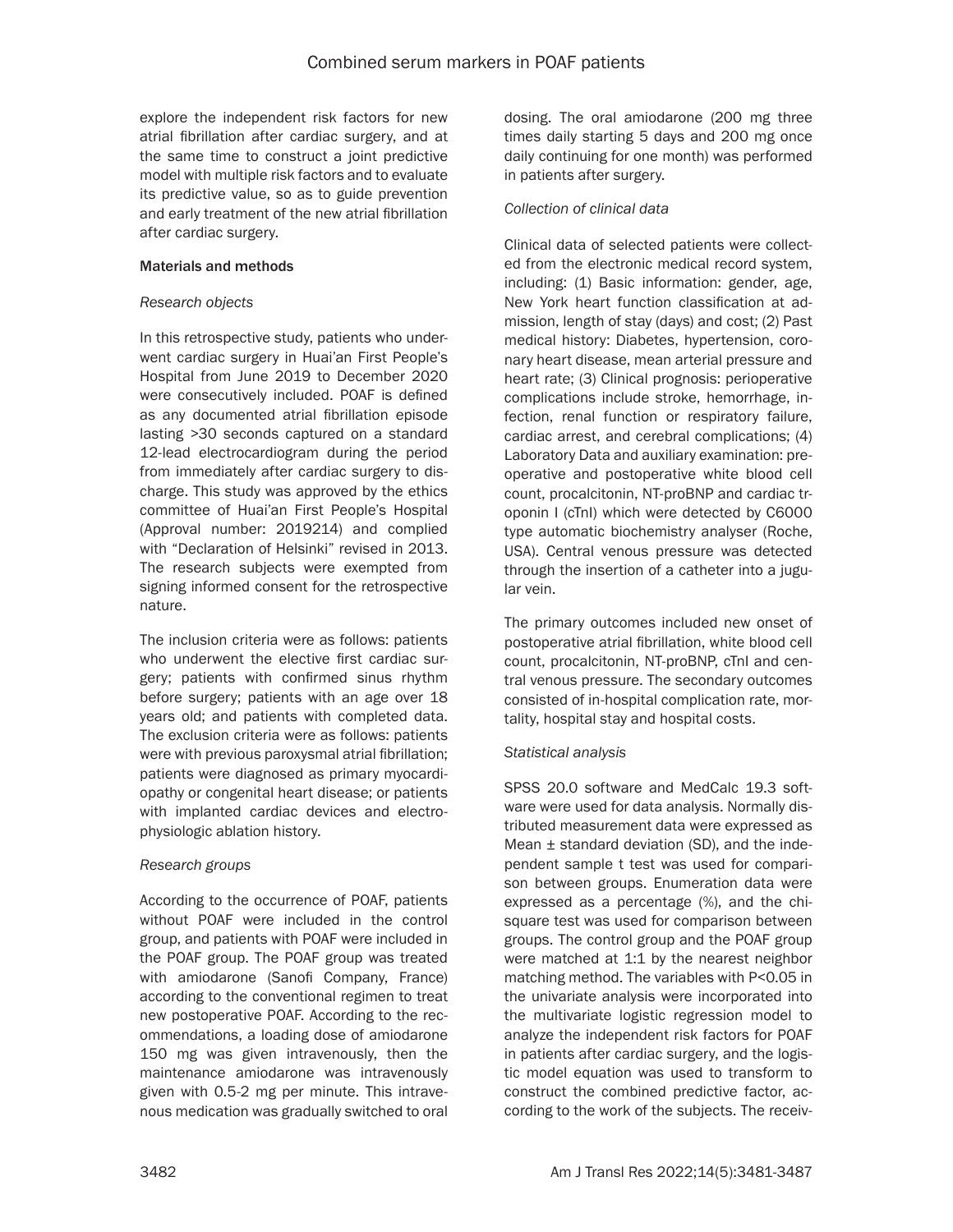| Group                | In-hospital complication rate<br>N(%) | Mortality<br>N(%) | Hospital stay<br>(days) | Hospital costs<br>[Ten thousand, M (Q1, Q3)] |
|----------------------|---------------------------------------|-------------------|-------------------------|----------------------------------------------|
| POAF group $(n=71)$  | 11(15.5)                              | 2(2.8)            | $15.1 \pm 3.3$          | 11.2(8.9, 13.1)                              |
| Control group (n=66) | 4(6.1)                                | 1(1.5)            | $11.6 + 2.1$            | 7.4(6.5, 8.5)                                |
| $x^2/t/Z$ value      | 4.468                                 | 0.271             | 7.343                   | 4.574                                        |
| P value              | 0.035                                 | 0.603             | < 0.001                 | < 0.001                                      |

Table 1. Comparison of hospitalization outcomes between POAF group and normal control group

Table 2. Comparison of baseline clinical data between two groups of patients after propensity matching

| Project                        | Control group (n=49) | POAF group $(n=49)$ | $x^2/t$ Value | P Value |
|--------------------------------|----------------------|---------------------|---------------|---------|
|                                |                      |                     |               |         |
| Age (years)                    | $61.3 \pm 3.1$       | $62.5 \pm 2.6$      | 1.730         | 0.087   |
| Male $[N (%)]$                 | 28(57.1)             | 26(53.1)            | 0.165         | 0.685   |
| Heart rate (bpm/min)           | $78.1 + 11.3$        | 76.9+14.2           | 0.463         | 0.645   |
| Mean arterial pressure (mmHg)  | $81.9 + 15.7$        | $83.4 + 16.1$       | 0.467         | 0.642   |
| Diabetes $[N (%)]$             | 15 (30.6)            | 16 (32.6)           | 0.047         | 0.828   |
| Hypertension [N (%)]           | 14 (28.6)            | 15(30.6)            | 0.049         | 0.825   |
| Coronary heart disease [N (%)] | 13(26.5)             | 13(26.5)            | 0.000         | >1.000  |

Table 3. Comparison of central venous pressure combined serum markers between two groups

| Parameters                         | Control group (n=49) | POAF group $(n=49)$ | t/Z Value | P Value |
|------------------------------------|----------------------|---------------------|-----------|---------|
| Central venous pressure (mmHg)     | $9.1 + 2.7$          | $14.7 + 3.5$        | 5.237     | 0.005   |
| cTnl peak $[\mu g/L, M (Q1, Q3)]$  | 1.2(0.7, 1.3)        | 3.8(3.1, 4.2)       | 8.047     | 0.003   |
| NTproBNP [ng/L, M (Q1, Q3)]        | 1024 (935, 1176)     | 3679 (3082, 4249)   | 6.556     | 0.006   |
| Procalcitonin [ng/ml, M (Q1, Q3)]  | 0.6(0.4, 0.9)        | 1.7(1.5, 2.1)       | 3.932     | 0.008   |
| White blood cell count $(x10^9/L)$ | $11.2 + 2.5$         | $16.7 + 3.9$        | 8.553     | 0.002   |

er operating characteristic (ROC) curve was used to determine the predictive performance of the screened factors. The difference was statistically significant with P<0.05.

# **Results**

# *Comparison of hospitalization outcomes*

A total of 137 patients who underwent cardiac surgery were included in this study, including 66 in the normal control group and 71 in the POAF group. The incidence of in-hospital complications, length of stay, and cost of hospitalization in the POAF group were significantly higher than those in the normal control group (all P<0.05, Table 1).

### *Comparison of general information*

Taking into account the large difference in sample size between the two groups and the

large number of observation indicators, in order to ensure the comparability between the two groups, the propensity score matching was carried out on the two sets of samples. After matching the patients in the normal control group and the POAF group with 1:1, the patients who finally matched successfully constitute a new data set for further statistical analysis. Comparison of baseline clinical data between two groups of patients after matching age, gender, preoperative heart rate, preoperative mean arterial pressure, percentage of patients with a history of diabetes, percentage of patients with a history of hypertension, and a history of coronary heart disease, showed that there were no statistically significant differences in baseline data (all P>0.05, Table 2). The differences in central venous pressure, peak cTnI, NT-proBNP, procalcitonin, and white blood cell counts between the two groups were statistically significant (P<0.01) (Table 3 and Fi $gure 1$ ).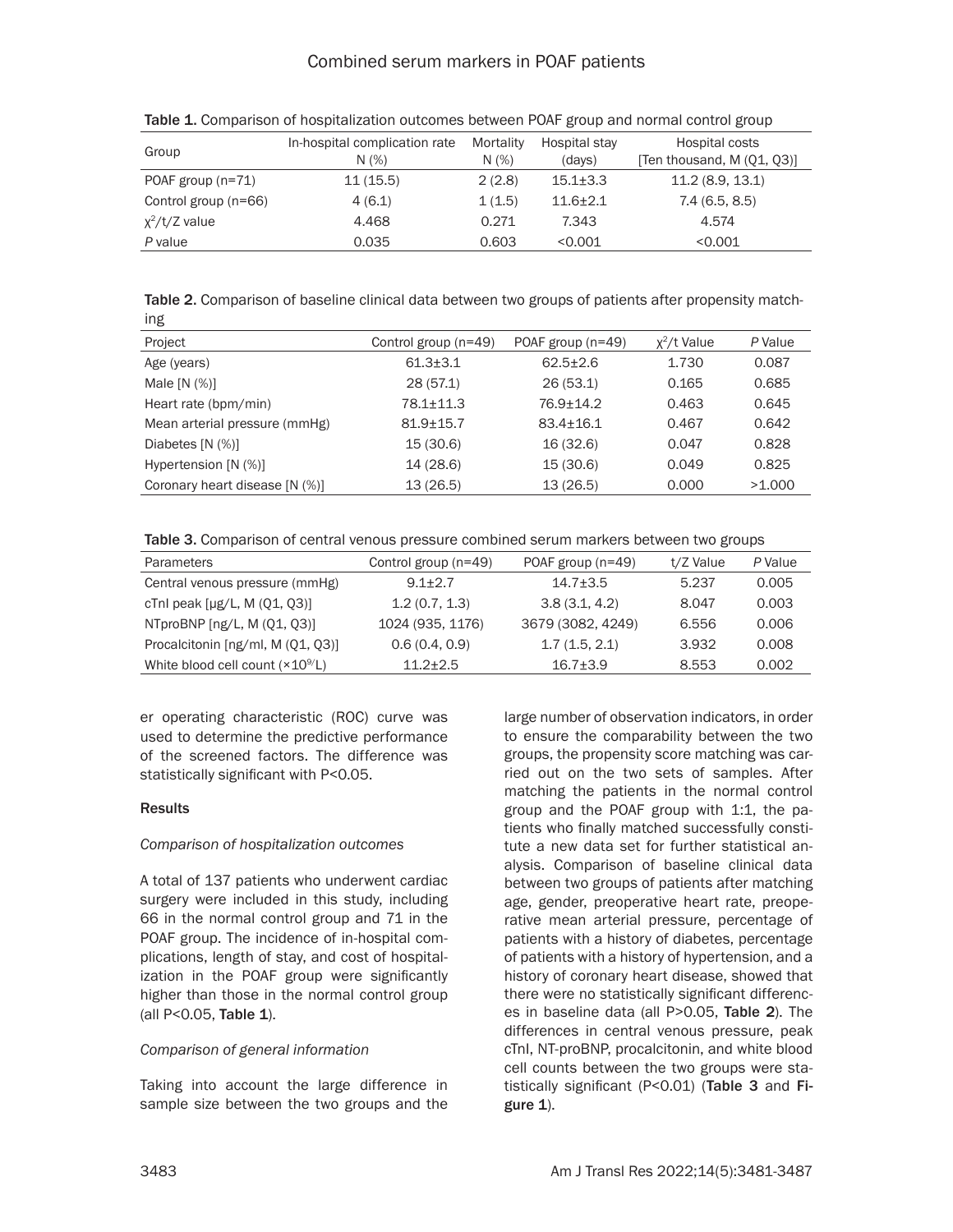

Table 4. Univariate analysis of the risk factors for POAF after cardiac surgery

| Factors                                               | B<br>value | 0R<br>value | 95% CI                           | P value |
|-------------------------------------------------------|------------|-------------|----------------------------------|---------|
| Central venous pressure 0.036 1.078 0.842-1.312 0.009 |            |             |                                  |         |
| cTnI peak                                             |            |             | $-0.015$ 0.862 0.764-1.239 0.105 |         |
| NT-proBNP                                             |            |             | 0.031 1.062 0.911-1.352 0.032    |         |
| Procalcitonin                                         |            |             | 0.312 1.289 1.042-1.624 < 0.001  |         |
| White blood cell count                                | -0.009     |             | 0.939   0.887-1.025              | 0.305   |

Table 5. Multivariate logistic regression analysis results of POAF after cardiac surgery

| Factors                                               | ß<br>value | 0R<br>value | 95% CI                                 | P value |
|-------------------------------------------------------|------------|-------------|----------------------------------------|---------|
| Central venous pressure 0.028 1.092 0.911-1.239 0.011 |            |             |                                        |         |
| cTnl peak                                             |            |             | $-0.010$ $0.901$ $0.811-1.097$ $0.093$ |         |
| NT-proBNP                                             |            |             | 0.026 1.011 0.935-1.212 0.021          |         |
| Procalcitonin                                         |            |             | $0.249$ 1.179 1.036-1.412 < 0.001      |         |
| White blood cell count                                |            |             | $-0.011$ 0.946 0.936-1.011 0.288       |         |

### *Univariate and multivariate analysis of the factors for POAF after cardiac surgery*

The factors with statistical significance in the univariate analysis were brought into the multivariate logistic regression model, and the analysis results showed that NT proBNP, procalcitonin and central venous pressure were independent risk factors for POAF in patients after cardiac surgery (both P<0.05, Tables 4 and 5).



Figure 1. Comparison of central venous pressure and serum markers between two groups. A. Central venous pressure; B. cTNI level; C. NT-proBNP level; D. Procalcitonin level; E. White blood cell count.

### *ROC curves analysis*

As shown in Figure 2 and Table 6, Analysis of ROC curve showed that AUC of NT-proBNP for predicting POAF after cardiac surgery was 0.714, AUC of procalcitonin for predicting POAF after cardiac surgery was 0.824, and AUC of central venous pressure for predicting POAF after cardiac surgery was 0.682, all of which had good predictive value. In additional, the cut off value for NT-proBNP, procalcitonin and central venous pressure were 3886.0 ng/L, 1.8 μg/L and 15.2 mmHg, respectively. Compared with either NTproBNP, procalcitonin or central venous pressure, the combination of these three indicators had higher AUC value.

#### **Discussion**

The occurrence of POAF may involve a variety of factors, including cardiac disordered structural foundation, inflammation and oxidative stress, electrolyte and internal environment and so on [11, 12]. About 35% to 50% of PO-AF usually occurs in  $2^{nd}$  to  $5^{th}$  day after cardiac surgery [13-15]. Clinical efforts to prevent and control POAF after cardiac surgery are facing significant challenges, and the results are not ideal.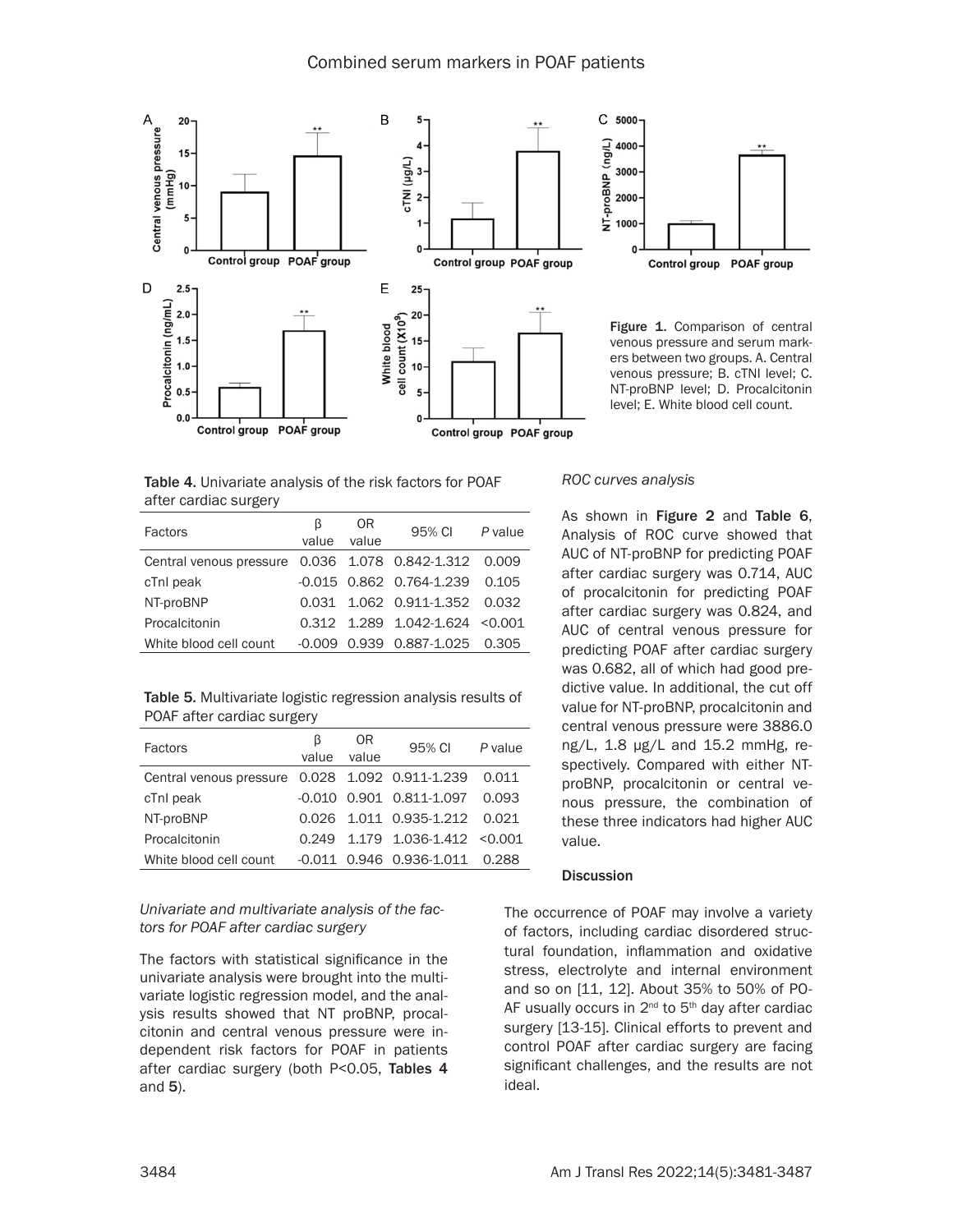

Cardiac surgery leads to local inflammation around the heart and increased pericardial effusion. Postoperative pericardial fluid including blood, hemolysis of blood cells, hemoglobin, white blood cells and platelet activation markers are highly oxidized [16, 17]. Myocardia itself produces proinflammatory cytokines, resulting in local inflammation and directly alters cardiac function. Inflammation within the pericardial space may lead to myocardial electrical activity and apoptosis changes, cause elevated white blood cell count, and thus result in the formation of action potential heterogeneity and arrhythmia and dissemination [18, 19]. There are statistically significant differences between control group and POAF group in terms of procalcitonin and white blood cell count. Procalcitonin could reflect the activity of systemic inflammatory response. It was an independent risk factor for POAF in postoperative cardiac patients, indicating that the degree of inflammation caused by surgery was directly correlated with the incidence of POAF. Prevention of inflammation and pericardial effusion may be able to reduce the incidence of POAF, which was in consistent with previous results [20].

CVP is one of the hallmarks of volume load after cardiac surgery. NT proBNP is a polypeptide secreted by cardiac myocytes after increased load capacity. The load capacity was determined by the biological markers [21, 22]. It was reported that the cardiac function and prognosis in patients with heart failure could be evaluated through central venous pressure combined with NT proBNP [23-25]. Recent studies showed that high volume could lead to increased intravascular volume and stimulate the right atrium diastole and left atrial enlargement. The elevated level of NT proB-NP was closely associated with the degree of load capacity [26, 27]. Christians et al. [28] found that 88% of patients after a new atrial fibrillation had positive fluid balance. The study also found that patients with new-onset atrial fibrillation after cardiac surgery had liquid positive balance, elevat-

ed central venous pressure and increased NT proBNP, compared with those in control group, indicating that increased NT-proBNP and elevated central venous pressure after surgery were the risk factors for POAF. These results were in accordance with the report by Bjerrum et al. [29].

There are some limitations in this study. First, this is a retrospective study, and there were no follow-up results. Second, the development of atrial fibrillation is involved in many factors. The parameters of this study was limited to age, gender, preoperative heart rate, mean arterial pressure, history of diabetes, history of hypertension, and history of coronary artery disease. Third, all patients' data were collected from this single center, which may lead to biased results.

In conclusion, the results of this study showed that NT-proBNP, procalcitonin and central venous pressure are closely related to atrial fibrillation after cardiac surgery. Joint detection of the three biomarkers has a better performance for predicting new-onset atrial fibrillation after cardiac surgery compared with each of the single factors, which may help clinicians make a preliminary judgment on such patients and offer a possibility of early intervention.

### Acknowledgements

This work was supported by Huai'an Health Research Project (HAWJ 202009), Nanjing Medical University Research Development Project (NMUB 2019352) and Huai'an First Hospital Affiliated to Nanjing Medical University Highlevel Talent Research Fund (YGRX 201914).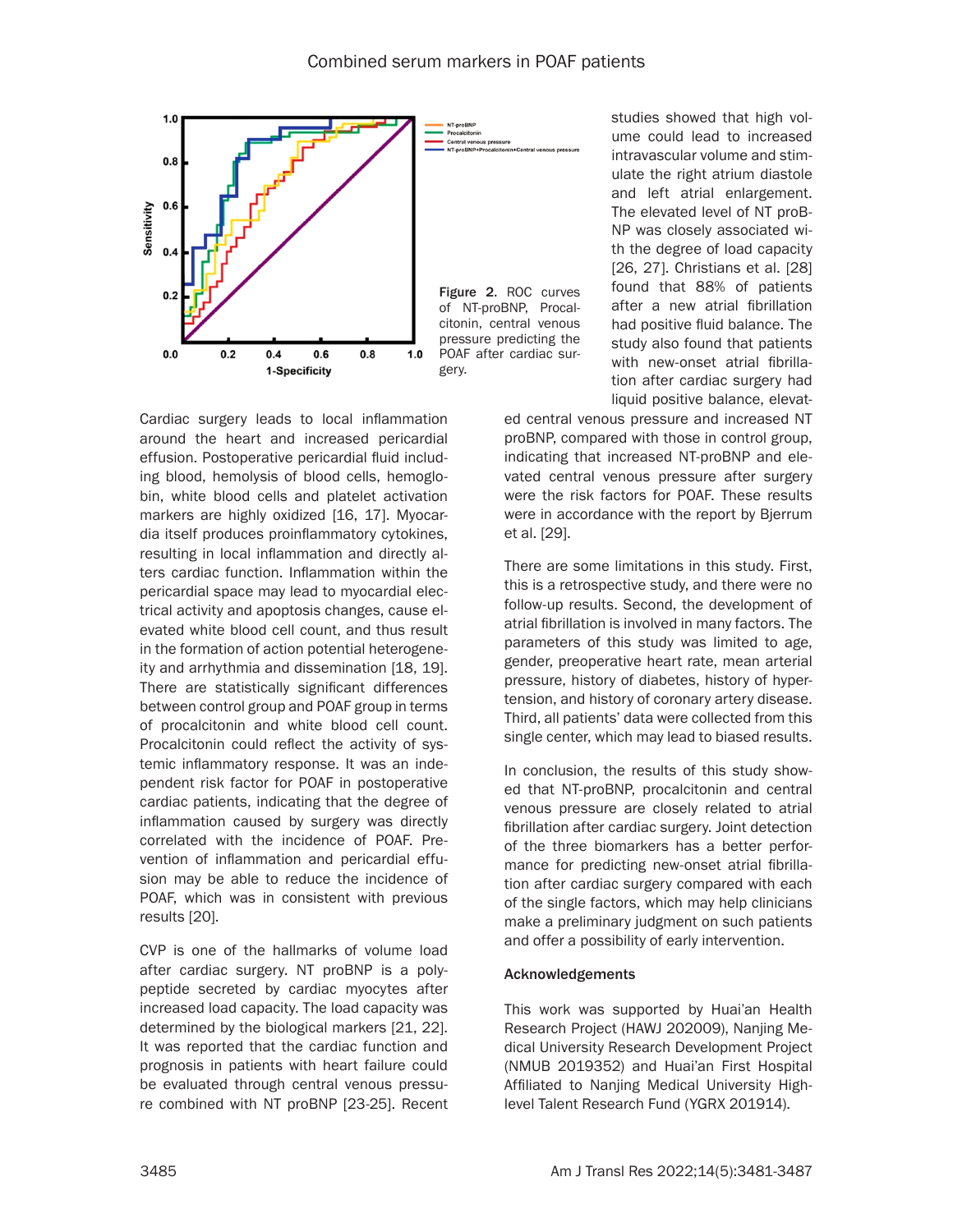| Indicators                                | AUC.  | 95% CI      | S.E   | Sensitivity (%) | Specificity (%) |
|-------------------------------------------|-------|-------------|-------|-----------------|-----------------|
| NT-proBNP                                 | 0.714 | 0.682-0.923 | 0.041 | 72.89           | 87.92           |
| Procalcitonin                             | 0.824 | 0.703-0.874 | 0 047 | 92.11           | 71.30           |
| <b>CVP</b>                                | 0.682 | 0.718-0.920 | 0.052 | 70.36           | 84.82           |
| Combination of the above three indicators | 0.914 | 0.642-0.911 | 0.049 | 94.82           | 80.75           |

Table 6. ROC parameters of NT-proBNP, Procalcitonin, central venous pressure for predicting the POAF after cardiac surgery

### Disclosure of conflict of interest

None.

Address correspondence to: Su Huang, Department of Cardiac Surgery, Huai'an First People's Hospital, The Affiliated Huai'an No. 1 People's Hospital of Nanjing Medical University, No. 1 Huanghe West Road, Huai'an 223000, Jiangsu Province, China. Tel: +86-0517-84907287; Fax: +86-0517- 84907287; E-mail: huangsu\_2ha@163.com

### References

- [1] Qureshi M, Ahmed A, Massie V, Marshall E and Harky A. Determinants of atrial fibrillation after cardiac surgery. Rev Cardiovasc Med 2021; 22: 329-341.
- [2] Baeza-Herrera LA, Rojas-Velasco G, Marquez-Murillo MF, Portillo-Romero ADR, Medina-Paz L, Alvarez-Alvarez R, Ramos-Enriquez A and Baranda-Tovar FM. Atrial fibrillation in cardiac surgery. Arch Cardiol Mex 2019; 89: 348-359.
- [3] Girerd N, Pibarot P, Fournier D, Daleau P, Voisine P, O'Hara G, Despres JP and Mathieu P. Middle-aged men with increased waist circumference and elevated C-reactive protein level are at higher risk for postoperative atrial fibrillation following coronary artery bypass grafting surgery. Eur Heart J 2009; 30: 1270-1278.
- [4] Aranki SF, Shaw DP, Adams DH, Rizzo RJ, Couper GS, VanderVliet M, Collins JJ Jr, Cohn LH and Burstin HR. Predictors of atrial fibrillation after coronary artery surgery. Current trends and impact on hospital resources. Circulation 1996; 94: 390-397.
- [5] Mathew JP, Fontes ML, Tudor IC, Ramsay J, Duke P, Mazer CD, Barash PG, Hsu PH, Mangano DT; Investigators of the Ischemia Research and Education Foundation; Multicenter Study of Perioperative Ischemia Research Group. A multicenter risk index for atrial fibrillation after cardiac surgery. JAMA 2004; 291: 1720-1729.
- [6] Opolski MP, Staruch AD, Kusmierczyk M, Witkowski A, Kwiecinska S, Kosek M, Jastrzebski J, Pregowski J, Kruk M, Rozanski J, Demkow M, Ruzyllo W and Kepka C. Computed tomography

angiography for prediction of atrial fibrillation after coronary artery bypass grafting: proof of concept. J Cardiol 2015; 65: 285-292.

- [7] Qaddoura A and Baranchuk A. Risk factors for post coronary artery bypass graft atrial fibrillation: role of obstructive sleep apnea. Medwave 2016; 16: e6810.
- [8] Selcuk M, Cinar T, Saylik F, Dogan S, Selcuk I and Orhan AL. Predictive value of systemic immune inflammation index for postoperative atrial fibrillation in patients undergoing isolated coronary artery bypass grafting. Medeni Med J 2021; 36: 318-324.
- [9] Schnaubelt S, Pilz A, Koller L, Kazem N, Hofer F, Fleck T, Laufer G, Steinlechner B, Niessner A and Sulzgruber P. The impact of volume substitution on post-operative atrial fibrillation. Eur J Clin Invest 2021; 51: e13456.
- [10] Kogo H, Sezai A, Osaka S, Shiono M and Tanaka M. Does epicardial adipose tissue influence postoperative atrial fibrillation? Ann Thorac Cardiovasc Surg 2019; 25: 149-157.
- [11] Peng S, Wang J, Yu H, Cao G and Liu P. Influence of dexmedetomidine on post-operative atrial fibrillation after cardiac surgery: a metaanalysis of randomized controlled trials. Front Cardiovasc Med 2021; 8: 721264.
- [12] Zhu Z, Zhou H, Ni Y, Wu C, Zhang C and Ling X. Can dexmedetomidine reduce atrial fibrillation after cardiac surgery? A systematic review and meta-analysis. Drug Des Devel Ther 2018; 12: 521-531.
- [13] Malhotra P, Pande S, Mahindru S, Thukral A, Kotwal AS, Gupta RP, Tewari P and Agarwal SK. Postoperative atrial fibrillation in coronary artery bypass grafting herald poor outcome. Ann Card Anaesth 2021; 24: 464-469.
- [14] Ngaage DL, Schaff HV, Mullany CJ, Sundt TM 3rd, Dearani JA, Barnes S, Daly RC and Orszulak TA. Does preoperative atrial fibrillation influence early and late outcomes of coronary artery bypass grafting? J Thorac Cardiovasc Surg 2007; 133: 182-189.
- [15] Kunt A, Ozcan S, Kucuker A, Odabasi D and Sami Kunt A. Effects of perioperative statin treatment on postoperative atrial fibrillation and cardiac mortality in patients undergoing coronary artery bypass grafting: a propensity